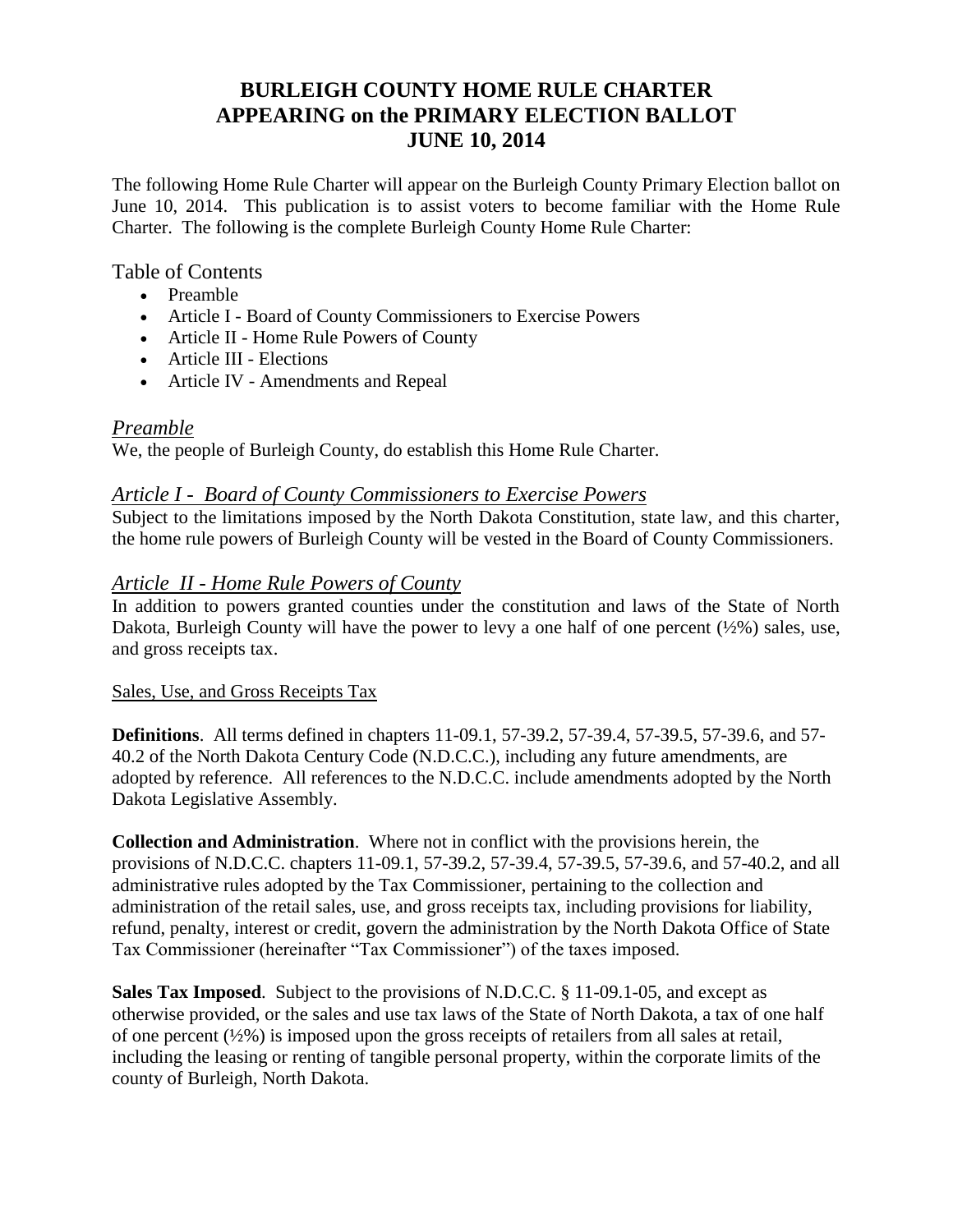**Use Tax Imposed**. Subject to the provisions of N.D.C.C. § 11-09.1-05, and except as otherwise provided, or the sales and use tax laws of the State of North Dakota, an excise tax is imposed upon the storage, use, or consumption within the corporate limits of the county of Burleigh, North Dakota of tangible personal property purchased at retail for storage, use, or consumption in this county, at the rate of one half of one percent  $(\frac{1}{2}\%)$  of the purchase price of the property. An excise tax is imposed on the storage, use, or consumption within the corporate limits of the county of Burleigh, North Dakota of tangible personal property not originally purchased for storage, use, or consumption in this county at the rate of on half of one percent  $(\frac{1}{2}\%)$  of the fair market value of the property at the time it was brought into this county.

With respect to the purchase price of tangible personal property used by a contractor or subcontractor to fulfill a contract as defined in N.D.C.C. § 57-40.2-03.3, the tax imposed by this section applies only to bids submitted on or after the effective date of this Ordinance.

**Gross Receipts of Alcoholic Beverages**. Subject to the provisions of N.D.C.C. § 11-09.1-05, and except as otherwise provided, a gross receipts tax of one half of one percent  $(\frac{1}{2}\%)$  is imposed upon all gross receipts from the sale of alcoholic beverages within the county. A person who receives alcoholic beverages for storage, use, or consumption in this state is subject to tax on storage, use, or consumption of those alcoholic beverages at the rate of one half of one percent  $(\frac{1}{2}\%)$ .

**Gross Receipts of New Farm Machinery and New Farm Irrigation Equipment**. Subject to the provisions of N.D.C.C. § 11-09.1-05, and except as otherwise provided, a gross receipts tax of one half of one percent (½%) is imposed upon all gross receipts from the sale of new farm machinery and new farm irrigation equipment within the county. A person who receives new farm machinery or new farm irrigation equipment for storage, use, or consumption in this state is subject to tax on storage, use, or consumption of that machinery and/or equipment at the rate of one half of one percent  $(\frac{1}{2}\%)$ .

**Exemptions**. No additional exemptions from imposition and computation of the county sales and use tax other than those provided by state law are provided for.

Sales to contractors that are exempt pursuant to subsection 15 of N.D.C.C. § 57-39.2-04 shall be exempt from any county sales tax, but contractors shall be subject to the county use tax on those items used within the county that would be taxed pursuant to N.D.C.C. § 57-40.2-03.3 on which the county sales tax has not previously been paid.

**Maximum Tax Imposed**. Any patron or user paying a tax imposed in excess of \$25 upon any single transaction of one or more items may obtain a credit or refund of the excess tax at the time of purchase directly from the vendor or request a refund of the excess tax payment by filing a request for refund upon the forms provided by the Tax Commissioner.

**Contract with Tax Commissioner**. The Burleigh County Auditor/Treasurer is hereby authorized to contract with the Tax Commissioner for administration and collection of taxes imposed. The County Auditor/Treasurer has all powers granted to the Tax Commissioner and in the absence of a valid contract with the Tax Commissioner or failure of the Tax Commissioner to perform the delegated duties, shall perform these duties in place of the Tax Commissioner.